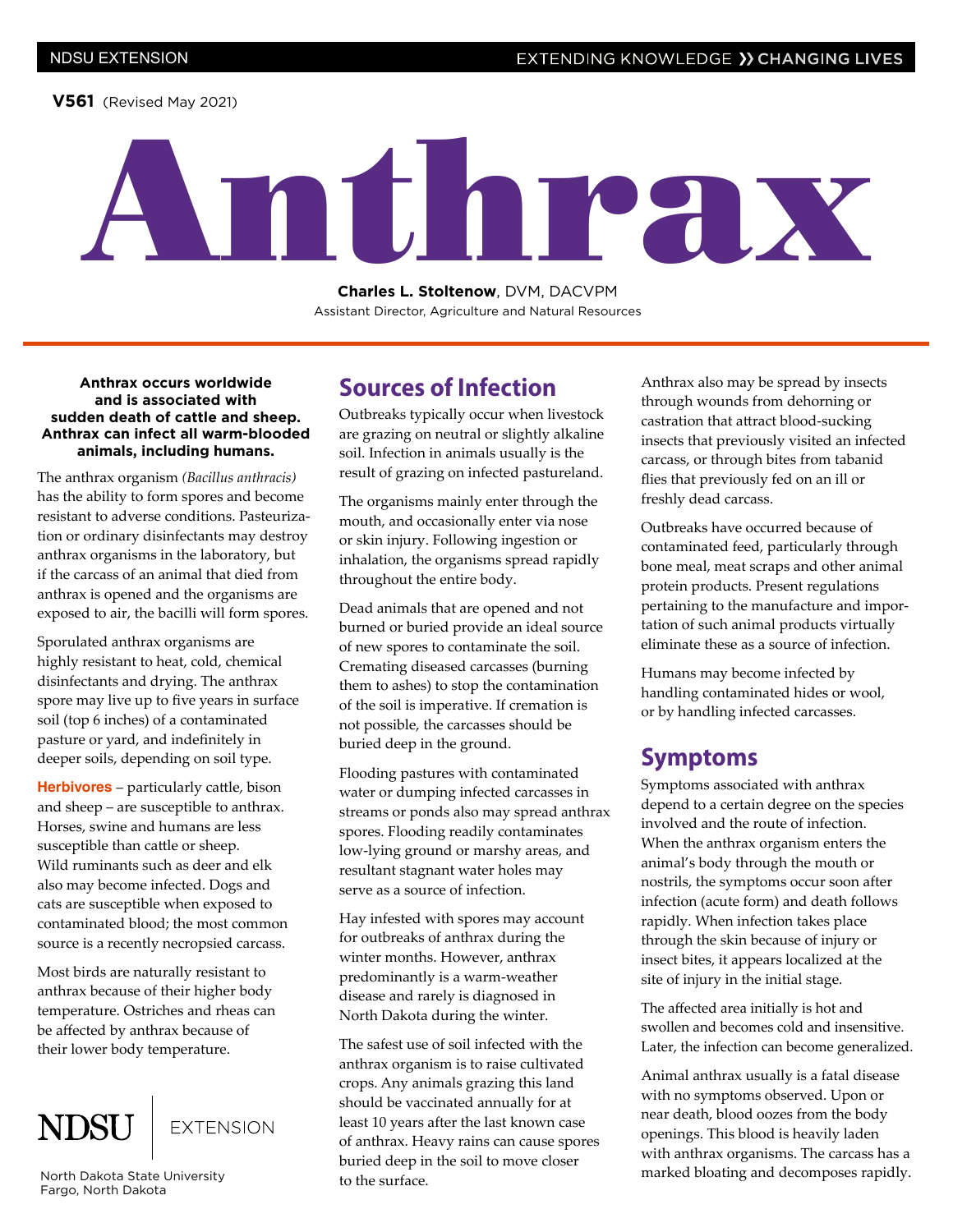If the infection is less acute, the animal may stagger, have difficulty breathing, tremble, collapse and die. Edema and swelling may be seen over the body, particularly at the brisket.

Illness is observed for one or two days, but it may last five days; symptoms are preceded by fever, with a period of excitement in which the animal may charge anyone nearby. This is followed by depression in cattle or sheep. In horses, colic may be observed.

Sometimes the anthrax organism localizes itself in the throat area. The tongue, throat and neck are extremely swollen and a frothy blood-tinged discharge comes from the mouth. Although this is the typical form of anthrax observed in swine, it also may occur in cattle and sheep.

## **Diagnosis of Anthrax**

Not all cases of "sudden death" are anthrax, but if livestock owners suspect anthrax, they need to have a confirmatory laboratory examination.

If anthrax is suspected, do not perform a necropsy. Using an aseptic technique, a veterinarian can collect a jugular sample of venous blood and send or deliver it to a veterinary diagnostic laboratory in a sealed, sturdy, leak-proof, iced container with an accompanying history identifying it as an anthrax suspect. The Veterinary Diagnostic Laboratory at North Dakota State University has anthrax specimen collection kits available for veterinarians to submit samples safely.

Isolation of the anthrax organism becomes very difficult if the animal has been dead for 48 hours or more. Saprophytic bacteria may overgrow *Bacillus anthracis*. Therefore, having a negative diagnosis from an animal that has died from anthrax is possible.

#### **Disposal**

The carcass and all materials associated with the carcass should be destroyed and the ground should be disinfected. This can be very difficult. The preferred method of destruction is incinerating the carcass. If incineration or cremation is not possible, burying the carcass deep (at least 6 feet) is acceptable.

## **Treatment and Control**

Anthrax is highly fatal and treating affected animals is difficult. Penicillin is the antibiotic of choice.

Response to treatment may vary; best results are obtained when drugs are administered early during an outbreak. If using antibiotics, vaccination with an anthrax vaccine should be delayed for two to five days, depending on the antibiotic used.

The vaccine is a spore vaccine and antibiotics may interfere with proper immunization of the animal. However, when faced with an outbreak situation, administering an antibiotic and a vaccine concurrently has been effective. Consult your local veterinarian for a recommendation.

An effective vaccine (nonencapsulated, Sterne 34F2 strain) is available. Because anthrax is a reportable disease, details on the use of the vaccine should be coordinated through the office of the state veterinarian. It is relatively safe and provides effective protection on most species of livestock.

Use caution when administering it to horses. Cases of *Clostridial* infections have been reported in horses at the injection site where the horses were vaccinated during a rainfall or when the horses had wet hair coats.

If using the anthrax vaccine, follow all label directions for proper withdrawal times, including withholding of milk and meat products from the market.



#### **The following are general recommendations for burning a 1,000-pound carcass:**

Dig a pit about 2 feet deep and exceeding the length and breadth of the carcass by about 1 foot on each side **(Figure A)**. Dig a trench 1 foot by 1 foot along the length of the center of the pit, extending beyond the ends of the pit by about 3 feet; this serves as an air duct for the fire under the carcass **(Figure B)**. Fill the trench and cover the bottom of the pit with straw and soak it with an accelerant (kerosene or diesel fuel) **(Figure C)**.

Wood, such as trees or pallets that have been cut to fit across the trench and

within the sides of the pit, then should be placed on top of the straw. Add other pieces of wood (or coal) until the pit is filled to the level of the ground surface. Saturate all of this with accelerant.

If you have questions regarding what other types of materials are acceptable to use in the burn, contact the North Dakota Department of Environmental Quality, Division of Air Quality, at 701-328-5188.

The carcass then can be lifted or drawn onto the pyre (combustible heap). Pour further accelerant over the carcass. Ignite the fire at either end of the trench. Once the incineration is well under way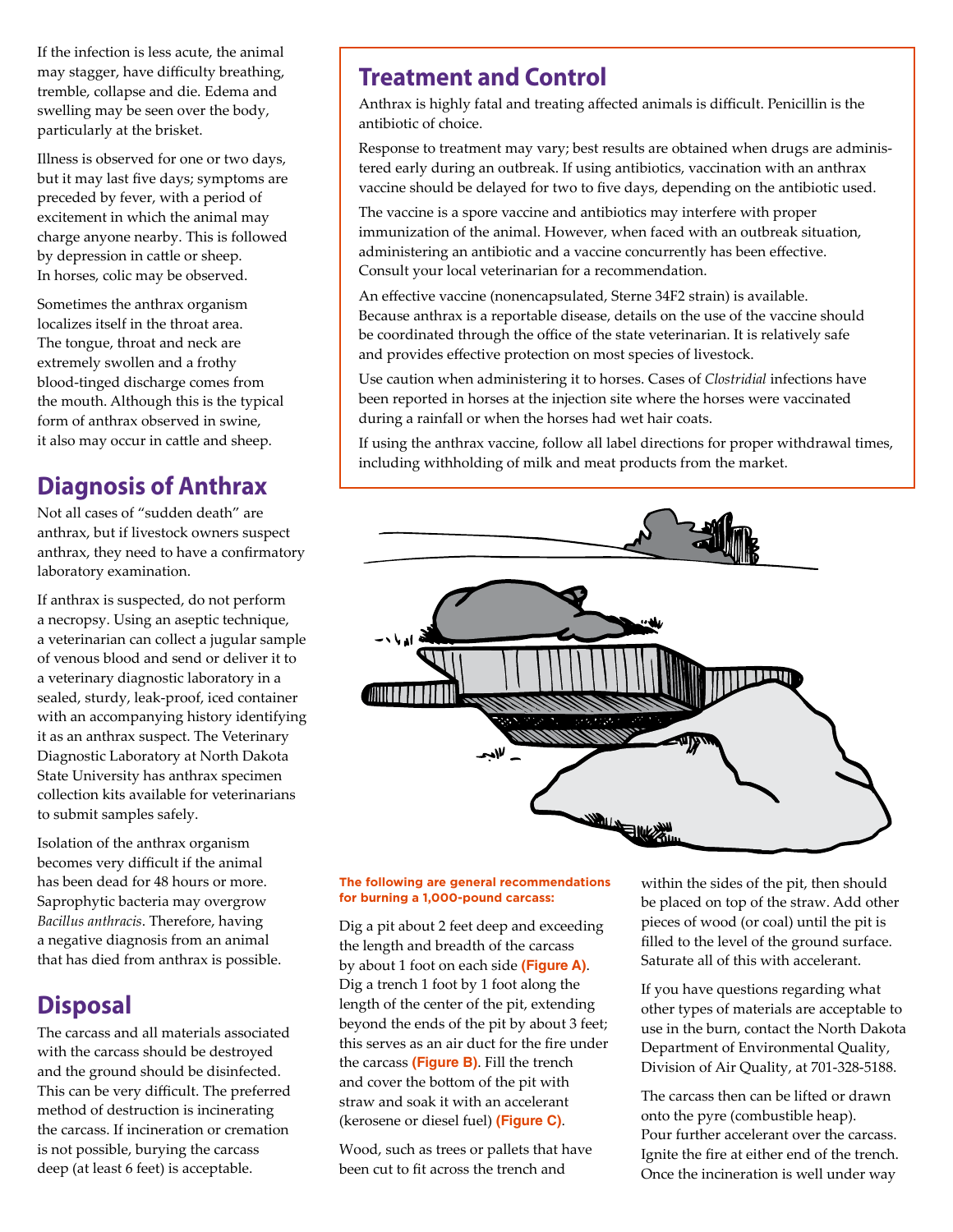

**Figure A. Top view.**



**Figure B. Cross section.**

soil used to cover ashes after incineration contaminated soil timbers (trees), pallets, coal straw

**Figure C. Cross section of pit ready for burning.**

(probably after the first hour), cover the pyre with corrugated metal or other metal sheeting to retain heat but not lose ventilation.

If blood and body fluids have contaminated the ground and material under the animal, they should be incinerated as well. Remove soil deep enough to collect any blood and body fluids that have seeped into it. This could be up to 6 inches. This material can be placed on top of the carcass prior to igniting the pyre **(Figure C)**.

The approximate quantities of fuel that will be needed are 100 pounds of straw, 2½ gallons of accelerant and 2 tons of wood or ½ ton of wood and ½ ton of coal.

If soil and other related materials cannot be incinerated, they can be disinfected with a 5% formaldehyde solution at 50 quarts per square yard.

**After incineration, cover ashes and contaminated soil with soil removed from the pit.**

## **Personnel Protection**

If producers suspect anthrax, have a veterinarian aseptically collect a jugular blood sample for culture. **Do not necropsy the animal.** 

The vegetative *Bacillus anthracis* organisms range from 0.5 to 5 micrometers and the spores 1 to 2 micrometers in size. Although the risk of respiratory infection is extremely small, veterinarians and producers collecting specimens, conducting soil remediation and disposing of animal carcasses should wear respirators with a high-efficiency particulate air (HEPA) filter.

Producers should take every precaution to avoid skin contact with the potentially contaminated carcass and soil. They should use protective, impermeable clothing and equipment such as rubber gloves, rubber apron and rubber boots with no perforations. Do not expose any skin, especially any that is compromised with wounds or scratches.

Disposable personal protective equipment is preferable, but if not available, wash any exposed equipment in hot water and detergent to achieve decontamination. Burn and bury disposable personal protective equipment with the carcass.